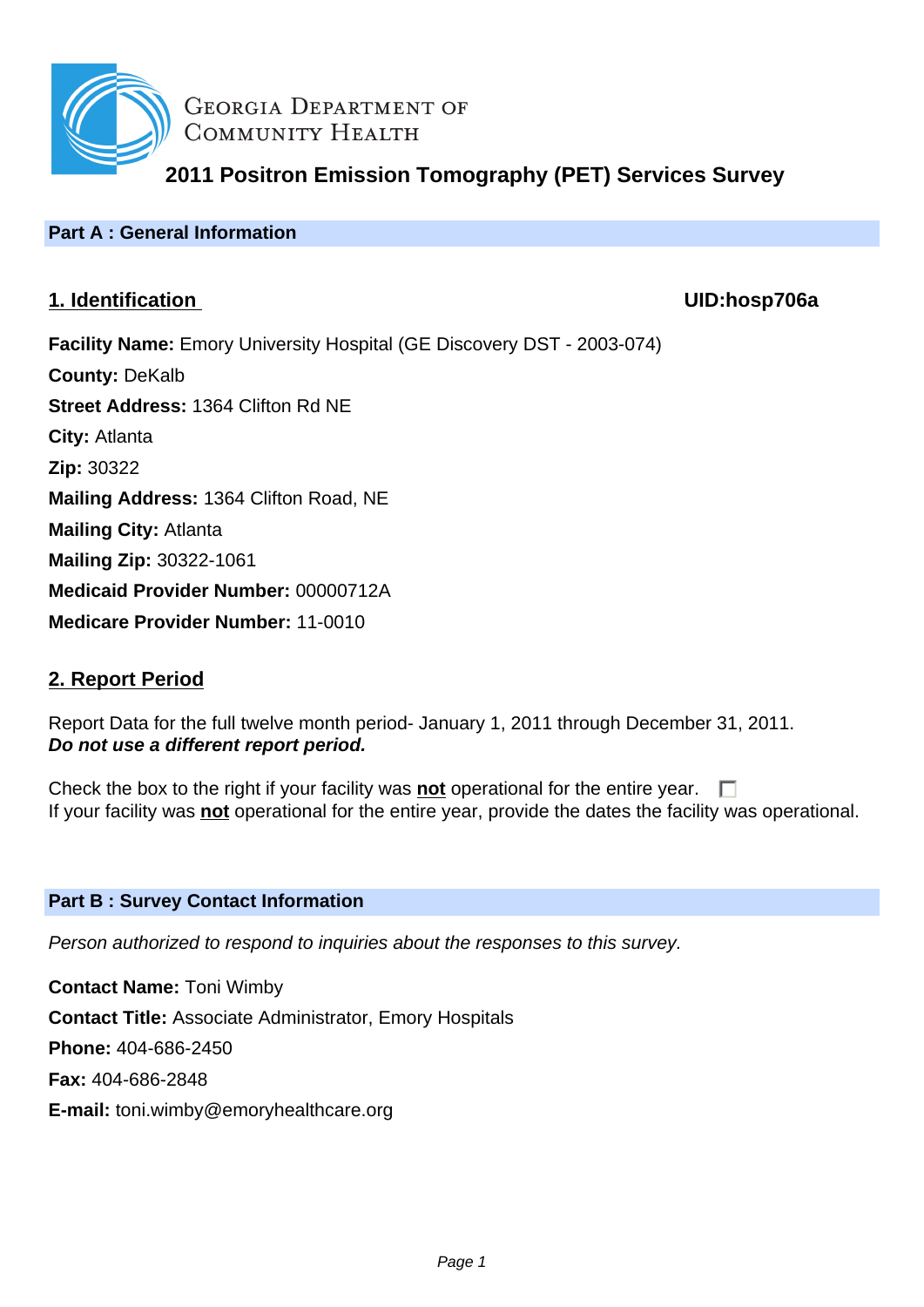## **1. Ownership, Operation and Management**

As of the last day of the report period, indicate the operation/management status of the facility and provide the effective date. Using the drop-down menus, select the organization type. If the category is not applicable, the form requires you only to enter Not Applicable in the legal name field. You must enter something for each category.

### **A. Facility Owner**

| <b>Full Legal Name (Or Not Applicable)</b> | <b>Organization Type</b> | <b>Effective Date</b> |
|--------------------------------------------|--------------------------|-----------------------|
| <b>Emory University Hospital</b>           | Not for Profit           | 01/01/1922            |

## **B. Owner's Parent Organization**

| <b>Full Legal Name (Or Not Applicable)</b> | <b>Organization Type</b> | <b>Effective Date</b> |
|--------------------------------------------|--------------------------|-----------------------|
| <b>Emory University</b>                    | Not for Profit           | 01/01/1922            |

## **C. Facility Operator**

| <b>Full Legal Name (Or Not Applicable)</b> | <b>Organization Type</b> | <b>Effective Date</b> |
|--------------------------------------------|--------------------------|-----------------------|
| N/A                                        | Not Applicable           | 01/01/1922            |

## **D. Operator's Parent Organization**

| <b>Full Legal Name (Or Not Applicable)</b> | <b>Organization Type \</b> | <b>Effective Date</b> |
|--------------------------------------------|----------------------------|-----------------------|
| N/A                                        | Not Applicable             | 01/01/1922            |

#### **E. Management Contractor**

| <b>Full Legal Name (Or Not Applicable)</b> | <b>Organization Type</b> | <b>Effective Date</b> |
|--------------------------------------------|--------------------------|-----------------------|
| IN/A                                       | Not Applicable           | 01/01/1922            |

#### **F. Management's Parent Organization**

| <b>Full Legal Name (Or Not Applicable)</b> | <b>Organization Type</b> | <b>Effective Date</b> |
|--------------------------------------------|--------------------------|-----------------------|
| N/A                                        | Not Applicable           | 01/01/1922            |

#### **2. Changes in Ownership, Operation or Management**

Check the box to the right if there were any changes in the ownership, operation, or management of the facility during the report period or since the last day of the Report Period.  $\Box$ If checked, please explain in the box below and include effective dates.

## **3a. Type of PET Authorization (Select one only.)**

Fixed-Based PET CON

#### **3b. Certificate of Need Project Number**

Please enter the Certificate of Need project number.

2009-061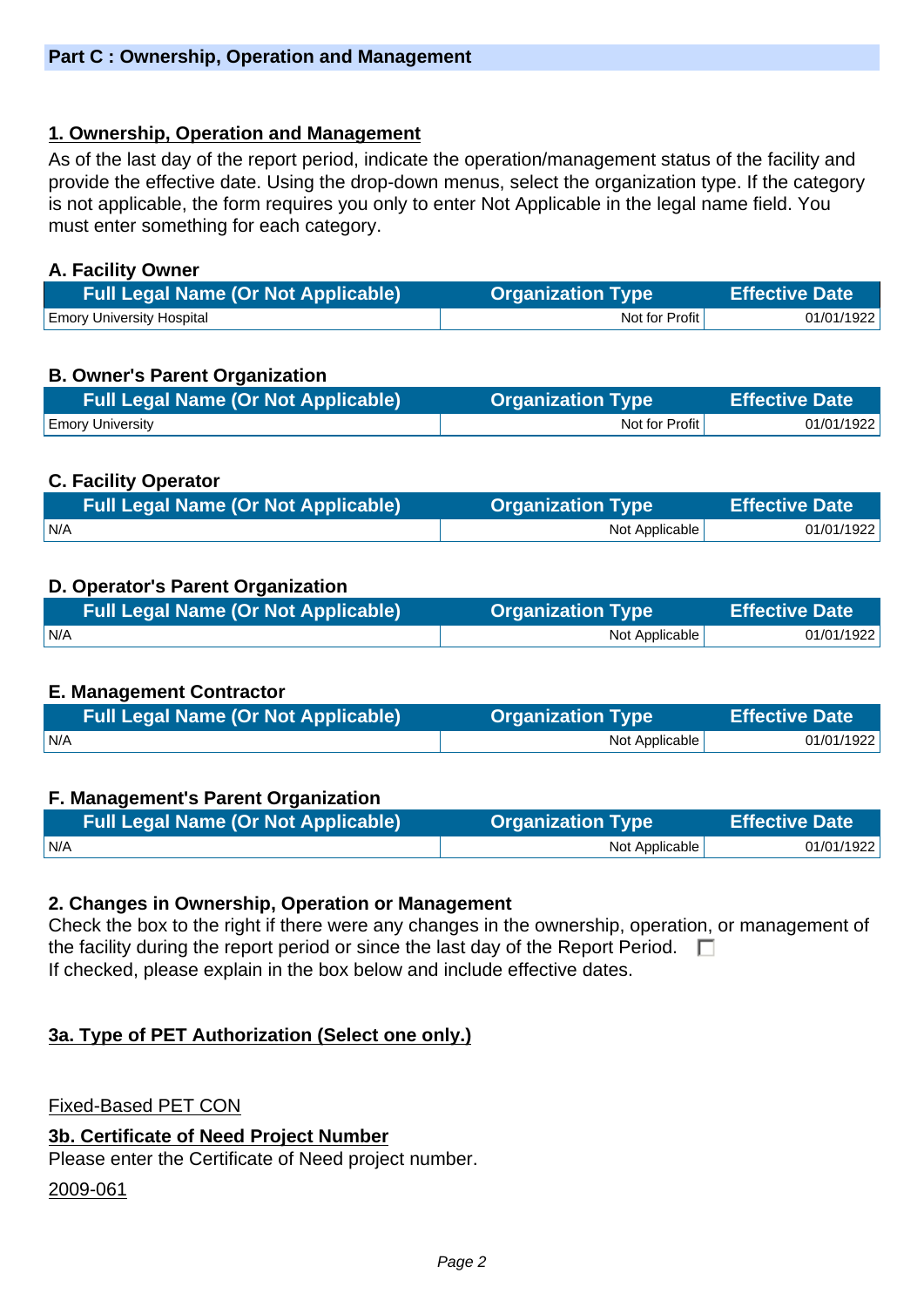### **Part D : PET Imaging Services Technology and volume by Diagnostic Type**

#### **1. Manufacturer and Model**

Please document the manufacturer and model of PET equipment and select PET only or PET/CT Hybrid Unit. NOTE: IF you have more than one scanner, please complete one survey for each machine.

#### PET / CT Hybrid Unit GE Discovery ST

#### **2. Patients and Scans for PET Imaging Services**

Please report the patients and scans for PET imaging services during the reporting period by the patient's primary diagnostic area. Please provide unduplicated patient counts within each of the three subgroups. The sum total of all patients for all three diagnostic areas (automatically calculated by the web page) may include some duplication.

| <b>Oncology Patients</b>        | <b>Number of Patients</b> | <b>Total Number of Scans</b> | <b>Follow Up Scans</b> |
|---------------------------------|---------------------------|------------------------------|------------------------|
| Lung and Bronchus Cancers       | 141                       | 184                          | 43                     |
| <b>Colon and Rectal Cancers</b> | 52                        | 76                           | 24                     |
| Lymphoma Cancers                | 359                       | 576                          | 217                    |
| <b>Melanoma Cancers</b>         | 72                        | 105                          | 33                     |
| <b>Esophageal Cancers</b>       | 24                        | 35                           | 11                     |
| <b>Head and Neck Cancers</b>    | 305                       | 366                          | 61                     |
| <b>Breast Cancers</b>           | 185                       | 329                          | 144                    |
| <b>Other Cancers</b>            | 222                       | 285                          | 63                     |
| <b>Total</b>                    | 1,360                     | 1,956                        | 596                    |

| <b>Cardiovascular Patients</b> | <b>Number of Patients</b> | <b>Number of Scans</b> |
|--------------------------------|---------------------------|------------------------|
| All Cardiovascular Patients    |                           |                        |
| <b>Total</b>                   |                           |                        |

| <b>Neurology Patients</b>        | <b>Number of Patients</b> | <b>Number of Scans</b> |
|----------------------------------|---------------------------|------------------------|
| Dementias (incuding Alzheimer's) |                           |                        |
| <b>Other Neurological Use</b>    |                           |                        |
| Total                            |                           |                        |

| <b>Other Diagnostic Areas</b> | <b>Number of Patients</b> | <b>Number of Scans</b> |
|-------------------------------|---------------------------|------------------------|
| All Other Patients            | 46                        | 49                     |
| Total                         | 46                        | 49                     |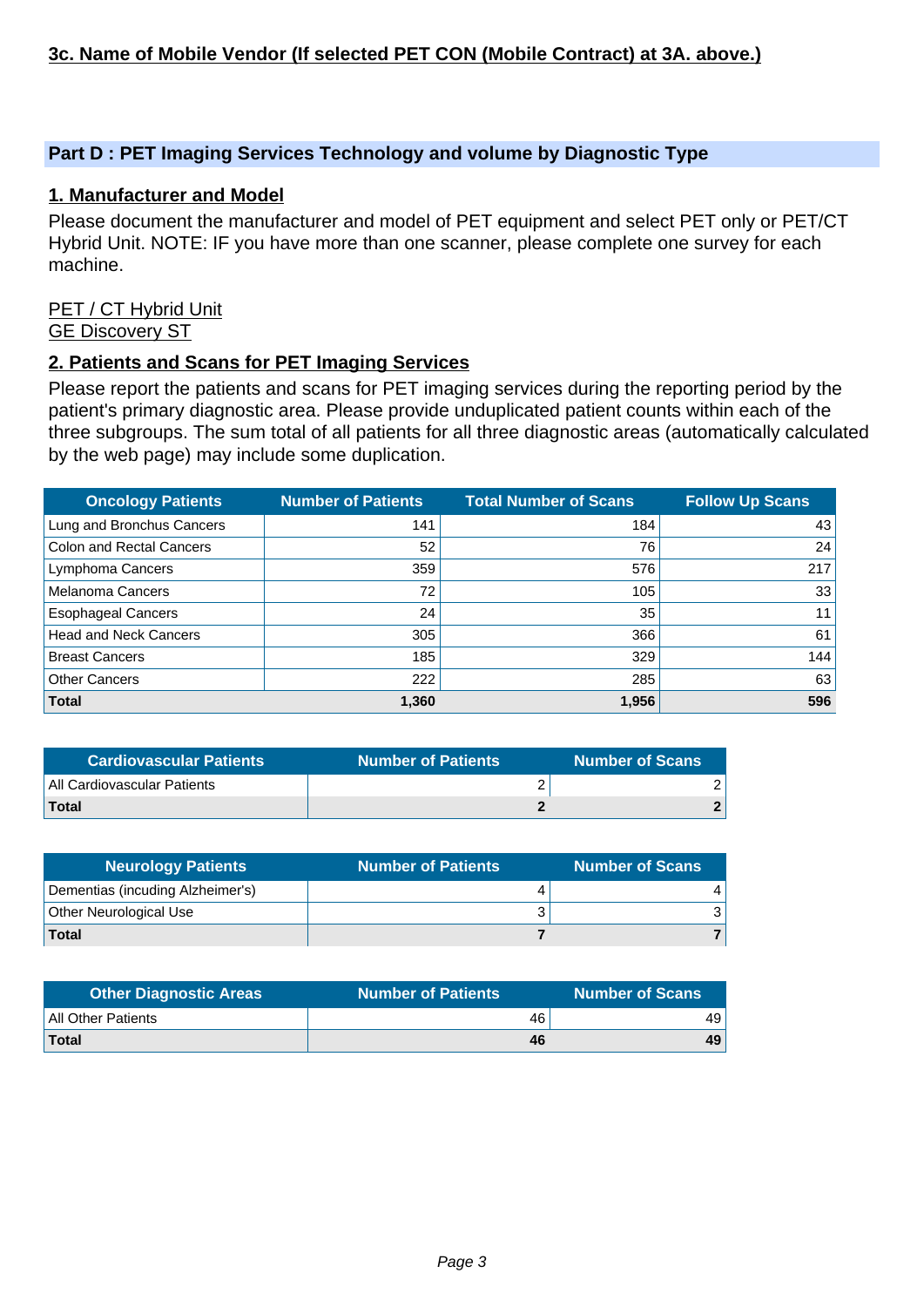#### **1. Patients by Primary Payment Source**

Please report the total number of patients (unduplicated) receiving PET services by primary payment source.

| <b>Primary Payment Source</b> | <b>Number of Patients (unduplicated)</b> |
|-------------------------------|------------------------------------------|
| Medicare                      | 560                                      |
| Medicaid                      | 83                                       |
| Third-Party                   | 739                                      |
| Self-Pay                      | 33                                       |
| <b>Total</b>                  | 1.415                                    |

## **2. Total Charges and Adjusted Gross Revenue**

Please report the total charges and adjusted gross revenues for PET services.

| <b>Total Charges</b> | <b>Adjusted Gross Revenue</b> |
|----------------------|-------------------------------|
| 14,819,397           | 8,831,048                     |

#### **3. Total Uncompensated Charges and I/C Patients**

Please report the total amount of uncompensated PET services charges that can be attributed to persons who are indigent or eligible for charity care. Also provide the number of I/C patients in the PET program.

| Total Uncompensated Charges | <b>I/C Patients</b> |
|-----------------------------|---------------------|
| 341,927                     | 55                  |

#### **4. Average Treatment Charge**

What is your program's average treatment charge for a PET scan or study (one patient visit regardless of number of images)?

#### 7,229

#### **5. Patients by Race/Ethnicity**

Please report the number of patient served during the entire report period by the following race and ethnicity categories.

| <b>Race/Ethnicity</b>         | <b>Number of Patients</b> |
|-------------------------------|---------------------------|
| American Indian/Alaska Native | O                         |
| Asian                         | 13                        |
| Black/African American        | 292                       |
| Hispanic/Latino               | 21                        |
| Pacific Islander/Hawaiian     |                           |
| White                         | 1,088                     |
| Multi-Racial                  | O                         |
| Total                         | 1.415                     |

## **6. Patients by Age Group and Gender**

Please report the number of patients served during the entire report period by the gender and age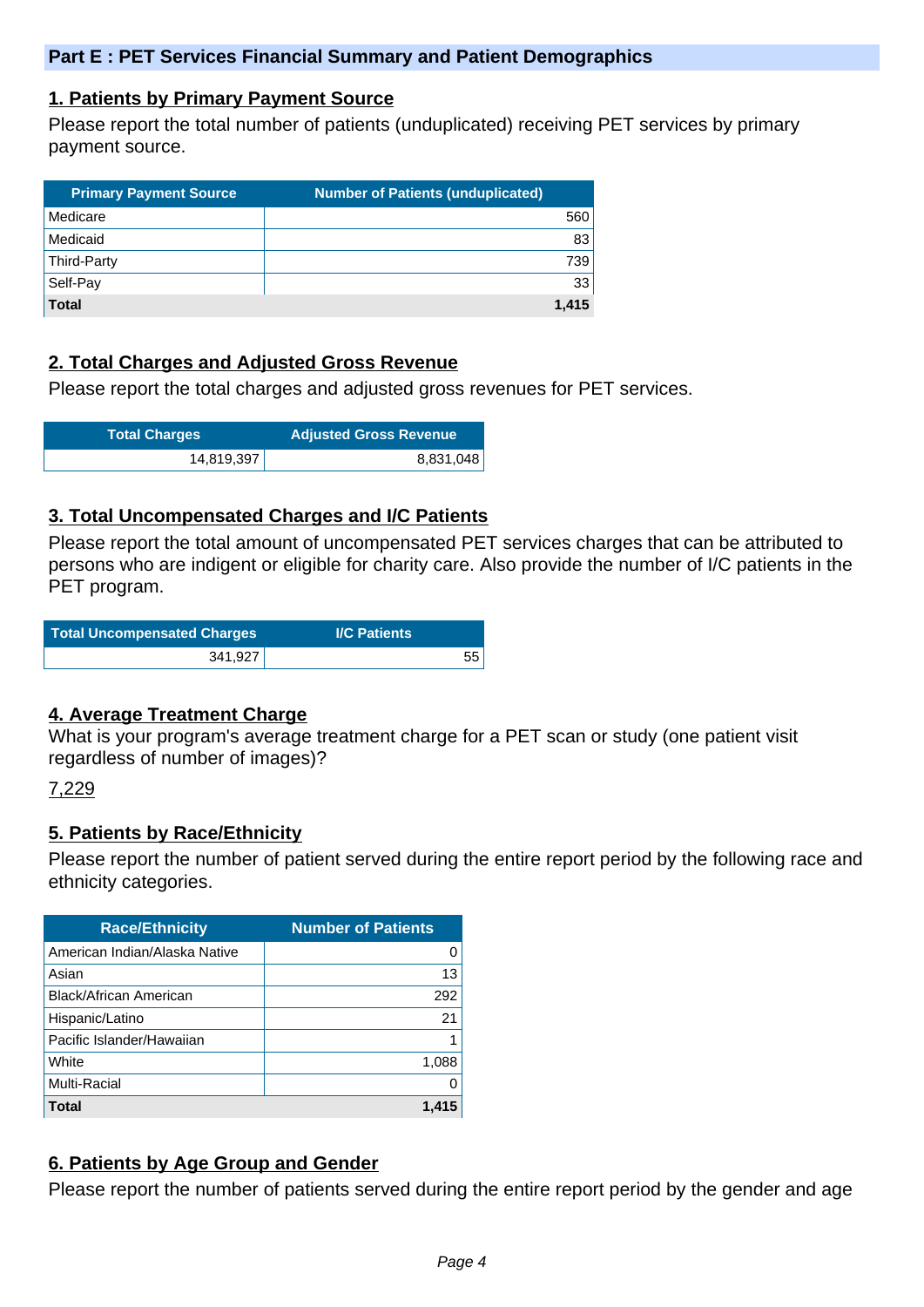grouping below.

| <b>Age Group</b> | <b>Male</b> | <b>Female</b> |
|------------------|-------------|---------------|
| Ages 0-14        |             | 0             |
| Ages 15-64       | 428         | 466           |
| Ages 65-74       | 202         | 168           |
| Ages 75-85       | 66          | 61            |
| Ages 85 and Up   | 12          | 12            |
| <b>Total</b>     | 708         | 707           |

## **7. Participation in Reporting**

|                                                    | Does your facility/service participate in and report to the Georgia Comprehensive Cancer Registry? |
|----------------------------------------------------|----------------------------------------------------------------------------------------------------|
| (check box for YES, leave unchecked for NO) $\Box$ |                                                                                                    |

#### **8. Days and Hours of Operation**

Please indicate the days and hours of operation for your program's PET services.

|  | Mon Tue Wed Thurs Fri Sat Sun |  |  |
|--|-------------------------------|--|--|
|  |                               |  |  |

**Hours of Operation:** 7:00 until 5:00

## **9. Total Number of Days that PET Scans Were Offered**

Please report the total number of days that PET scans were offered during the report period.

**Total Days PET Scans Offered** 254

#### **Part F : Mobile PET Services**

#### **1. Mobile PET Services- (For mobile vendors holding a CON to provide PET services.)**

Please report each location served during the reporting period and the number of days of services provided at each loacation for each month. If your PET service is fixed-based, or your facility holds a CON for mobile PET services under contract, continue with Part G.

**Site Name Site County Jan Feb Mar Apr May Jun Jul Aug Sep Oct Nov Dec**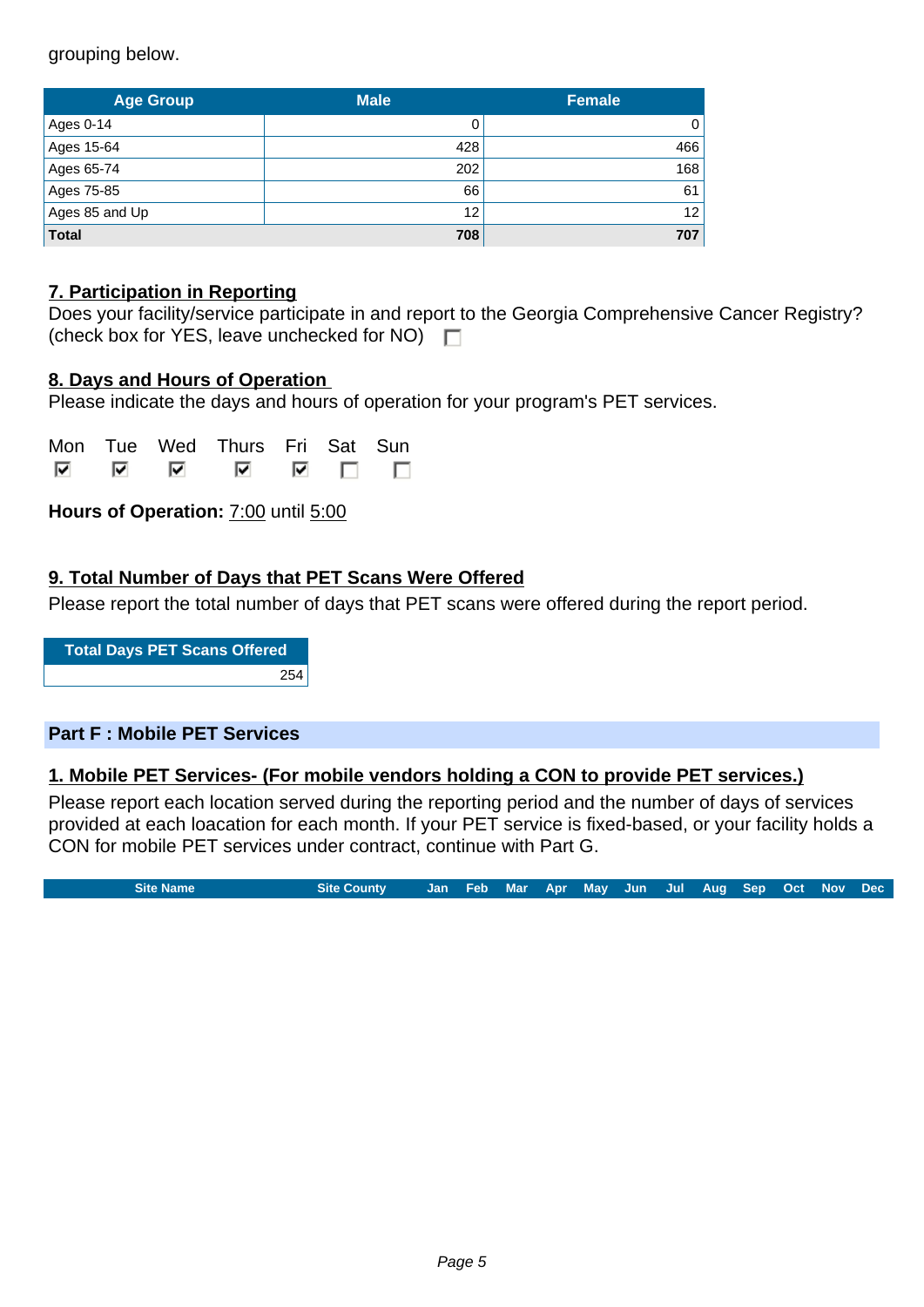## **1. Patient Origin by County**

Please report the county of origin for patients served by your PET program during the report period. Note to Mobile PET Providers who hold a CON: You must complete this section for every site visit location. Please select from the list of site visit ocations(s) provided above.

| <b>Name</b>                                             | <b>County</b> | <b>Patients Served</b> | <b>Patient County</b> |
|---------------------------------------------------------|---------------|------------------------|-----------------------|
| Emory University Hospital (GE Discovery DST - 2003-074) | <b>DeKalb</b> | 7                      | Gilmer                |
| Emory University Hospital (GE Discovery DST - 2003-074) | DeKalb        | 5                      | Glynn                 |
| Emory University Hospital (GE Discovery DST - 2003-074) | DeKalb        | 5                      | Gordon                |
| Emory University Hospital (GE Discovery DST - 2003-074) | DeKalb        | 6                      | Greene                |
| Emory University Hospital (GE Discovery DST - 2003-074) | DeKalb        | 165                    | Gwinnett              |
| Emory University Hospital (GE Discovery DST - 2003-074) | DeKalb        |                        | Habersham             |
| Emory University Hospital (GE Discovery DST - 2003-074) | DeKalb        | 16                     | Hall                  |
| Emory University Hospital (GE Discovery DST - 2003-074) | DeKalb        |                        | Hancock               |
| Emory University Hospital (GE Discovery DST - 2003-074) | DeKalb        | 3                      | Haralson              |
| Emory University Hospital (GE Discovery DST - 2003-074) | DeKalb        | 4                      | <b>Harris</b>         |
| Emory University Hospital (GE Discovery DST - 2003-074) | DeKalb        | 3                      | Hart                  |
| Emory University Hospital (GE Discovery DST - 2003-074) | DeKalb        | 1                      | Heard                 |
| Emory University Hospital (GE Discovery DST - 2003-074) | DeKalb        | 54                     | Henry                 |
| Emory University Hospital (GE Discovery DST - 2003-074) | DeKalb        | 14                     | Houston               |
| Emory University Hospital (GE Discovery DST - 2003-074) | DeKalb        | 9                      | Jackson               |
| Emory University Hospital (GE Discovery DST - 2003-074) | DeKalb        |                        | $2$ Jasper            |
| Emory University Hospital (GE Discovery DST - 2003-074) | DeKalb        | 1                      | Johnson               |
| Emory University Hospital (GE Discovery DST - 2003-074) | DeKalb        | $\overline{c}$         | Jones                 |
| Emory University Hospital (GE Discovery DST - 2003-074) | DeKalb        | 2                      | Laurens               |
| Emory University Hospital (GE Discovery DST - 2003-074) | DeKalb        | 1                      | Long                  |
| Emory University Hospital (GE Discovery DST - 2003-074) | DeKalb        |                        | 6 Lowndes             |
| Emory University Hospital (GE Discovery DST - 2003-074) | DeKalb        | 3                      | Lumpkin               |
| Emory University Hospital (GE Discovery DST - 2003-074) | DeKalb        | 6                      | Baldwin               |
| Emory University Hospital (GE Discovery DST - 2003-074) | DeKalb        | 1                      | <b>Banks</b>          |
| Emory University Hospital (GE Discovery DST - 2003-074) | DeKalb        | 15                     | Barrow                |
| Emory University Hospital (GE Discovery DST - 2003-074) | DeKalb        |                        | 16 Bartow             |
| Emory University Hospital (GE Discovery DST - 2003-074) | DeKalb        | $\overline{c}$         | <b>Ben Hill</b>       |
| Emory University Hospital (GE Discovery DST - 2003-074) | DeKalb        | 2                      | Berrien               |
| Emory University Hospital (GE Discovery DST - 2003-074) | DeKalb        | 20                     | <b>Bibb</b>           |
| Emory University Hospital (GE Discovery DST - 2003-074) | DeKalb        | 3                      | Bleckley              |
| Emory University Hospital (GE Discovery DST - 2003-074) | DeKalb        |                        | <b>Brooks</b>         |
| Emory University Hospital (GE Discovery DST - 2003-074) | DeKalb        | 1                      | <b>Burke</b>          |
| Emory University Hospital (GE Discovery DST - 2003-074) | DeKalb        | 4                      | <b>Butts</b>          |
| Emory University Hospital (GE Discovery DST - 2003-074) | DeKalb        | 24                     | Carroll               |
| Emory University Hospital (GE Discovery DST - 2003-074) | DeKalb        | 1                      | Catoosa               |
| Emory University Hospital (GE Discovery DST - 2003-074) | DeKalb        | 3                      | Chatham               |
| Emory University Hospital (GE Discovery DST - 2003-074) | DeKalb        |                        | Chattooga             |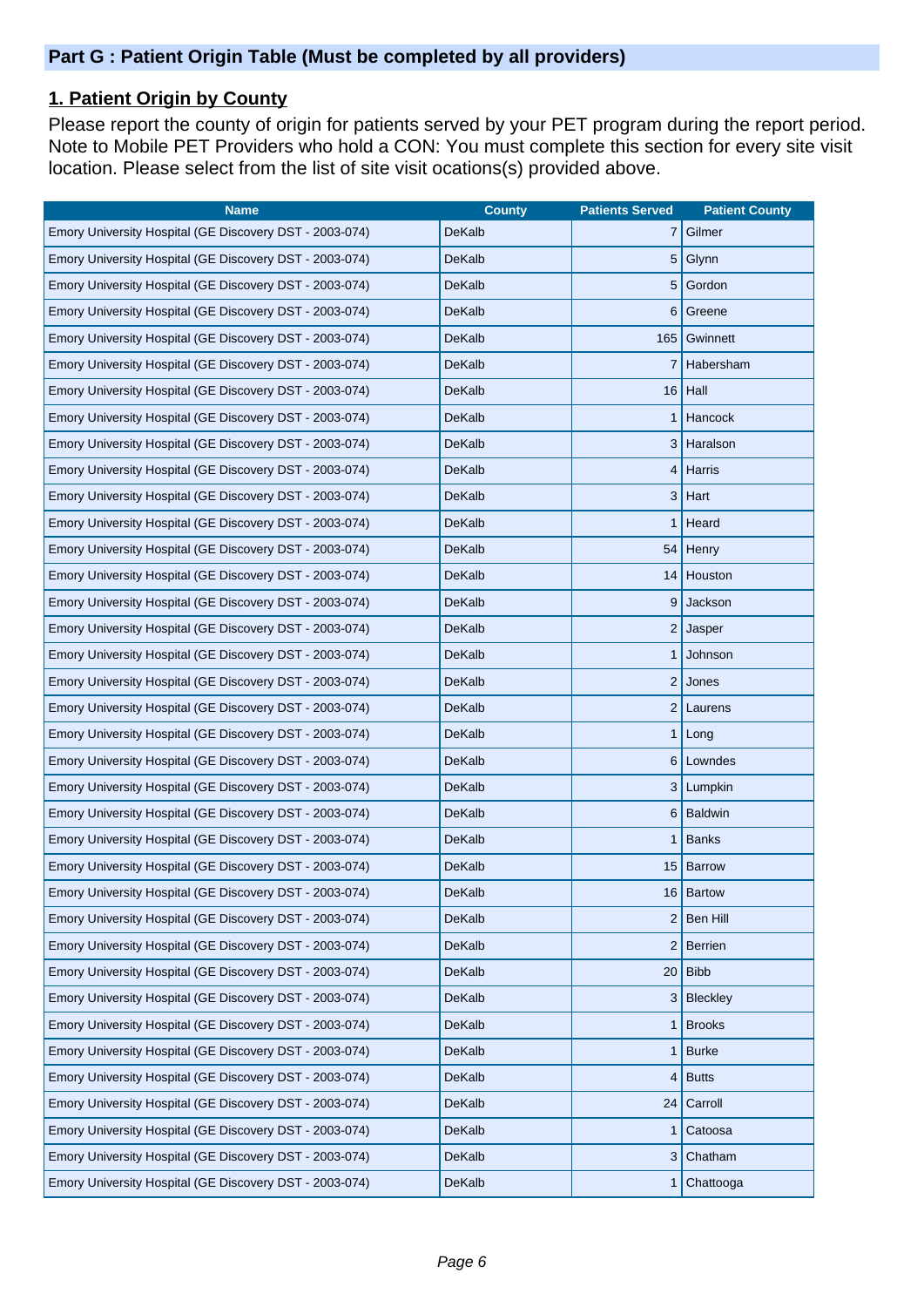| Emory University Hospital (GE Discovery DST - 2003-074) | DeKalb        |                | 34 Cherokee  |
|---------------------------------------------------------|---------------|----------------|--------------|
| Emory University Hospital (GE Discovery DST - 2003-074) | DeKalb        |                | 8 Clarke     |
| Emory University Hospital (GE Discovery DST - 2003-074) | DeKalb        |                | $29$ Clayton |
| Emory University Hospital (GE Discovery DST - 2003-074) | <b>DeKalb</b> | 1              | Clinch       |
| Emory University Hospital (GE Discovery DST - 2003-074) | DeKalb        | 89             | Cobb         |
| Emory University Hospital (GE Discovery DST - 2003-074) | DeKalb        |                | 5 Coffee     |
| Emory University Hospital (GE Discovery DST - 2003-074) | DeKalb        |                | $1$ Colquitt |
| Emory University Hospital (GE Discovery DST - 2003-074) | DeKalb        | 1 <sup>1</sup> | Columbia     |
| Emory University Hospital (GE Discovery DST - 2003-074) | DeKalb        |                | $2$ Cook     |
| Emory University Hospital (GE Discovery DST - 2003-074) | DeKalb        |                | 17 Coweta    |
| Emory University Hospital (GE Discovery DST - 2003-074) | DeKalb        | 1 <sup>1</sup> | Crisp        |
| Emory University Hospital (GE Discovery DST - 2003-074) | DeKalb        |                | $1$ Dade     |
| Emory University Hospital (GE Discovery DST - 2003-074) | DeKalb        |                | 5 Dawson     |
| Emory University Hospital (GE Discovery DST - 2003-074) | DeKalb        |                | 230 DeKalb   |
| Emory University Hospital (GE Discovery DST - 2003-074) | DeKalb        |                | $1  $ Dooly  |
| Emory University Hospital (GE Discovery DST - 2003-074) | DeKalb        |                | 3 Dougherty  |
| Emory University Hospital (GE Discovery DST - 2003-074) | DeKalb        |                | 18 Douglas   |
| Emory University Hospital (GE Discovery DST - 2003-074) | DeKalb        |                | 1 Effingham  |
| Emory University Hospital (GE Discovery DST - 2003-074) | DeKalb        |                | $4$ Elbert   |
| Emory University Hospital (GE Discovery DST - 2003-074) | DeKalb        |                | 2 Emanuel    |
| Emory University Hospital (GE Discovery DST - 2003-074) | DeKalb        |                | $1$ Evans    |
| Emory University Hospital (GE Discovery DST - 2003-074) | DeKalb        | 5 <sup>1</sup> | Fannin       |
|                                                         |               |                |              |
| Emory University Hospital (GE Discovery DST - 2003-074) | DeKalb        |                | 26   Fayette |
| Emory University Hospital (GE Discovery DST - 2003-074) | DeKalb        |                | $4$ Floyd    |
| Emory University Hospital (GE Discovery DST - 2003-074) | DeKalb        |                | 19 Forsyth   |
| Emory University Hospital (GE Discovery DST - 2003-074) | DeKalb        |                | 3 Franklin   |
| Emory University Hospital (GE Discovery DST - 2003-074) | DeKalb        |                | 208   Fulton |
| Emory University Hospital (GE Discovery DST - 2003-074) | DeKalb        |                | 5   Madison  |
| Emory University Hospital (GE Discovery DST - 2003-074) | DeKalb        |                | 1 McDuffie   |
| Emory University Hospital (GE Discovery DST - 2003-074) | DeKalb        |                | 2 Meriwether |
| Emory University Hospital (GE Discovery DST - 2003-074) | DeKalb        |                | 5 Monroe     |
| Emory University Hospital (GE Discovery DST - 2003-074) | DeKalb        |                | 7 Morgan     |
| Emory University Hospital (GE Discovery DST - 2003-074) | DeKalb        |                | 2 Murray     |
| Emory University Hospital (GE Discovery DST - 2003-074) | DeKalb        |                | 13 Muscogee  |
| Emory University Hospital (GE Discovery DST - 2003-074) | DeKalb        | 26             | Newton       |
| Emory University Hospital (GE Discovery DST - 2003-074) | DeKalb        | 2              | Oconee       |
| Emory University Hospital (GE Discovery DST - 2003-074) | DeKalb        |                | 8 Paulding   |
| Emory University Hospital (GE Discovery DST - 2003-074) | DeKalb        |                | $2$ Peach    |
| Emory University Hospital (GE Discovery DST - 2003-074) | DeKalb        |                | 4 Pickens    |
| Emory University Hospital (GE Discovery DST - 2003-074) | DeKalb        |                | $4$ Pike     |
| Emory University Hospital (GE Discovery DST - 2003-074) | DeKalb        | 3 <sup>2</sup> | Polk         |
| Emory University Hospital (GE Discovery DST - 2003-074) | DeKalb        | 2              | Pulaski      |
| Emory University Hospital (GE Discovery DST - 2003-074) | DeKalb        |                | 5 Putnam     |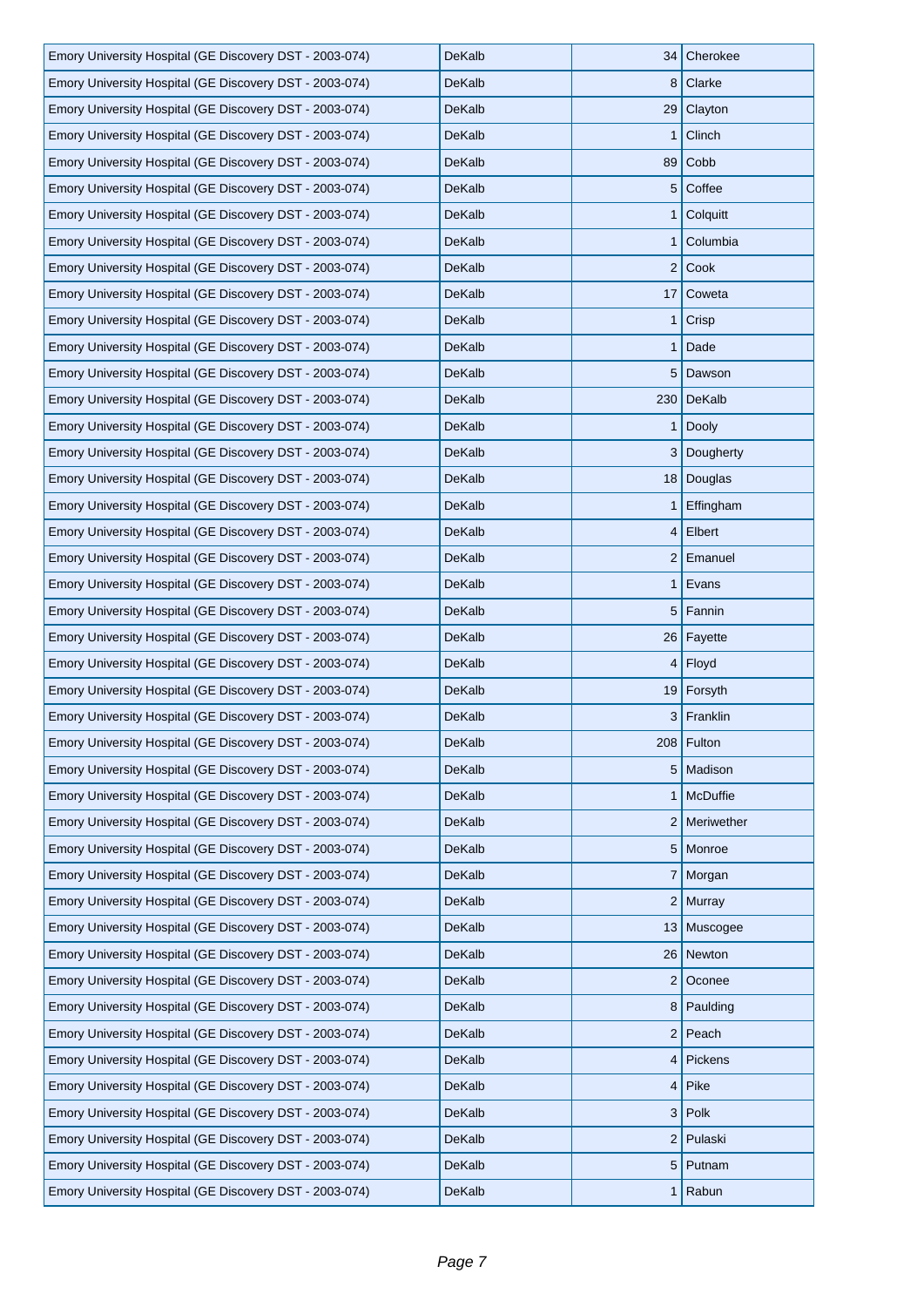| Emory University Hospital (GE Discovery DST - 2003-074) | DeKalb        |                | 1 Richmond         |
|---------------------------------------------------------|---------------|----------------|--------------------|
| Emory University Hospital (GE Discovery DST - 2003-074) | <b>DeKalb</b> |                | 18 Rockdale        |
| Emory University Hospital (GE Discovery DST - 2003-074) | DeKalb        |                | 14 Spalding        |
| Emory University Hospital (GE Discovery DST - 2003-074) | DeKalb        |                | $2$ Stephens       |
| Emory University Hospital (GE Discovery DST - 2003-074) | DeKalb        |                | 9 North Carolina   |
| Emory University Hospital (GE Discovery DST - 2003-074) | DeKalb        |                | 13 South Carolina  |
| Emory University Hospital (GE Discovery DST - 2003-074) | DeKalb        |                | 7 Tennessee        |
| Emory University Hospital (GE Discovery DST - 2003-074) | DeKalb        |                | 17 Alabama         |
| Emory University Hospital (GE Discovery DST - 2003-074) | DeKalb        | $\mathbf{7}$   | Other Out of State |
| Emory University Hospital (GE Discovery DST - 2003-074) | DeKalb        |                | 13 Florida         |
| Emory University Hospital (GE Discovery DST - 2003-074) | DeKalb        |                | 1 Sumter           |
| Emory University Hospital (GE Discovery DST - 2003-074) | DeKalb        | 1 <sup>1</sup> | Taliaferro         |
| Emory University Hospital (GE Discovery DST - 2003-074) | DeKalb        |                | 1 Tattnall         |
| Emory University Hospital (GE Discovery DST - 2003-074) | <b>DeKalb</b> |                | $2$ Telfair        |
| Emory University Hospital (GE Discovery DST - 2003-074) | DeKalb        | 1 <sup>1</sup> | Thomas             |
| Emory University Hospital (GE Discovery DST - 2003-074) | DeKalb        |                | $5$ Tift           |
| Emory University Hospital (GE Discovery DST - 2003-074) | <b>DeKalb</b> | 1 <sup>1</sup> | Toombs             |
| Emory University Hospital (GE Discovery DST - 2003-074) | DeKalb        |                | 3 Towns            |
| Emory University Hospital (GE Discovery DST - 2003-074) | DeKalb        |                | 1 Treutlen         |
| Emory University Hospital (GE Discovery DST - 2003-074) | DeKalb        |                | 18 Troup           |
| Emory University Hospital (GE Discovery DST - 2003-074) | DeKalb        | 2              | Twiggs             |
| Emory University Hospital (GE Discovery DST - 2003-074) | DeKalb        |                | 3 Union            |
| Emory University Hospital (GE Discovery DST - 2003-074) | DeKalb        |                | $4$ Upson          |
| Emory University Hospital (GE Discovery DST - 2003-074) | DeKalb        | 3              | Walker             |
| Emory University Hospital (GE Discovery DST - 2003-074) | <b>DeKalb</b> |                | 19 Walton          |
| Emory University Hospital (GE Discovery DST - 2003-074) | DeKalb        |                | 1   Warren         |
| Emory University Hospital (GE Discovery DST - 2003-074) | DeKalb        |                | 3 Washington       |
| Emory University Hospital (GE Discovery DST - 2003-074) | DeKalb        |                | 1 Wheeler          |
| Emory University Hospital (GE Discovery DST - 2003-074) | DeKalb        |                | $4$ White          |
| Emory University Hospital (GE Discovery DST - 2003-074) | DeKalb        | 6              | Whitfield          |
| Emory University Hospital (GE Discovery DST - 2003-074) | DeKalb        |                | $2$ Worth          |
| Emory University Hospital (GE Discovery DST - 2003-074) | DeKalb        | 1 <sup>1</sup> | Dodge              |
| Emory University Hospital (GE Discovery DST - 2003-074) | <b>DeKalb</b> |                | 1 Early            |
| Emory University Hospital (GE Discovery DST - 2003-074) | DeKalb        |                | $1$ Macon          |
| Emory University Hospital (GE Discovery DST - 2003-074) | DeKalb        | $1\vert$       | Turner             |
| <b>Total</b>                                            |               | 1,415          |                    |